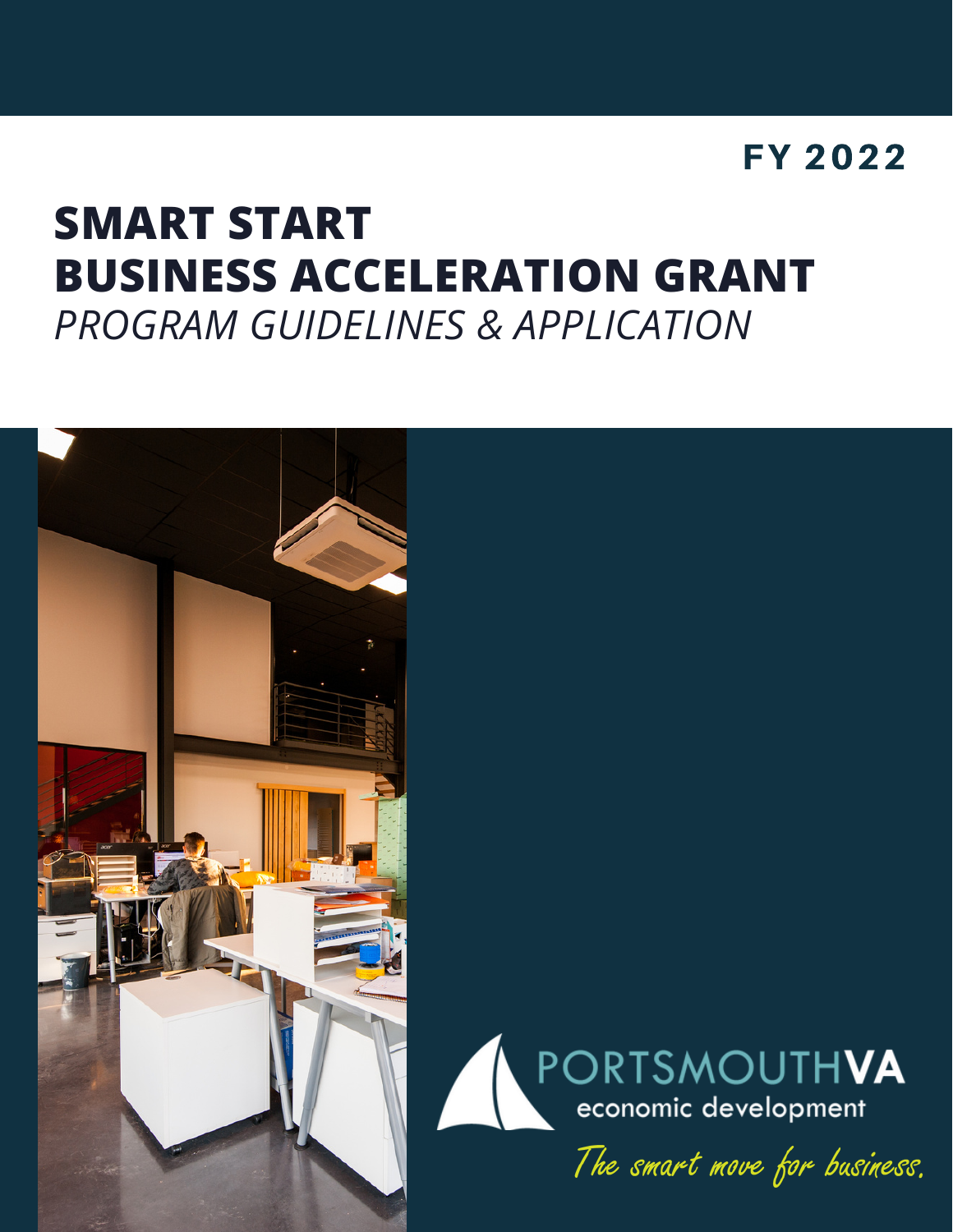**Program Guidelines & Application**

*For Fiscal Year 2022 (Beginning January 1, 2022 – June 30, 2022)*

#### **I. PROGRAM OBJECTIVE**

Provide financial support to established small businesses to advance and accelerate the growth and expansion of Portsmouth's entrepreneurial and small business community.

#### II. ELIGIBILITY GUIDELINES

- **Eligible applicants**: Established for-profit small businesses and non-profit organizations with operations based in the City of Portsmouth (Religious establishments are ineligible)
- **Years in operation**: 3-7 years (as evidenced by a City business license)
- **Business size**: 10 full-time equivalents (FTE) or fewer positions
- **Maximum grant award**: \$5,000
- **Matching requirement**: All applications require a 5:1 (20%) financial match
- Grants will be awarded as reimbursements based upon certifiable business expenses (e.g. paid receipts/invoices)
- Applicants are required to submit a marketing and/or business development plan documenting the need for funding and how grant funds are to be utilized.

*Recipients of the Smart Start Business Acceleration Grant may only receive funding one time under the program.*

#### **III. ELIGIBLE ACTIVITIES**

- Professional and non-professional services to assist in expanding a business. To include legal, financial, accounting, marketing, social media, e-commerce, etc.
- Small scale production/manufacturing business support (equipment, machinery, tools, etc.)
- Technology and digital infrastructure (hardware, software, digital platforms, etc.)
- Furniture and fixtures

#### IN ELIGIBLE ACTIVITIES

- Wages, benefits, payroll expenses
- Rent, debt service
- Operating costs (utilities, insurance, etc.)
- Real estate improvements
- Supplies and inventory

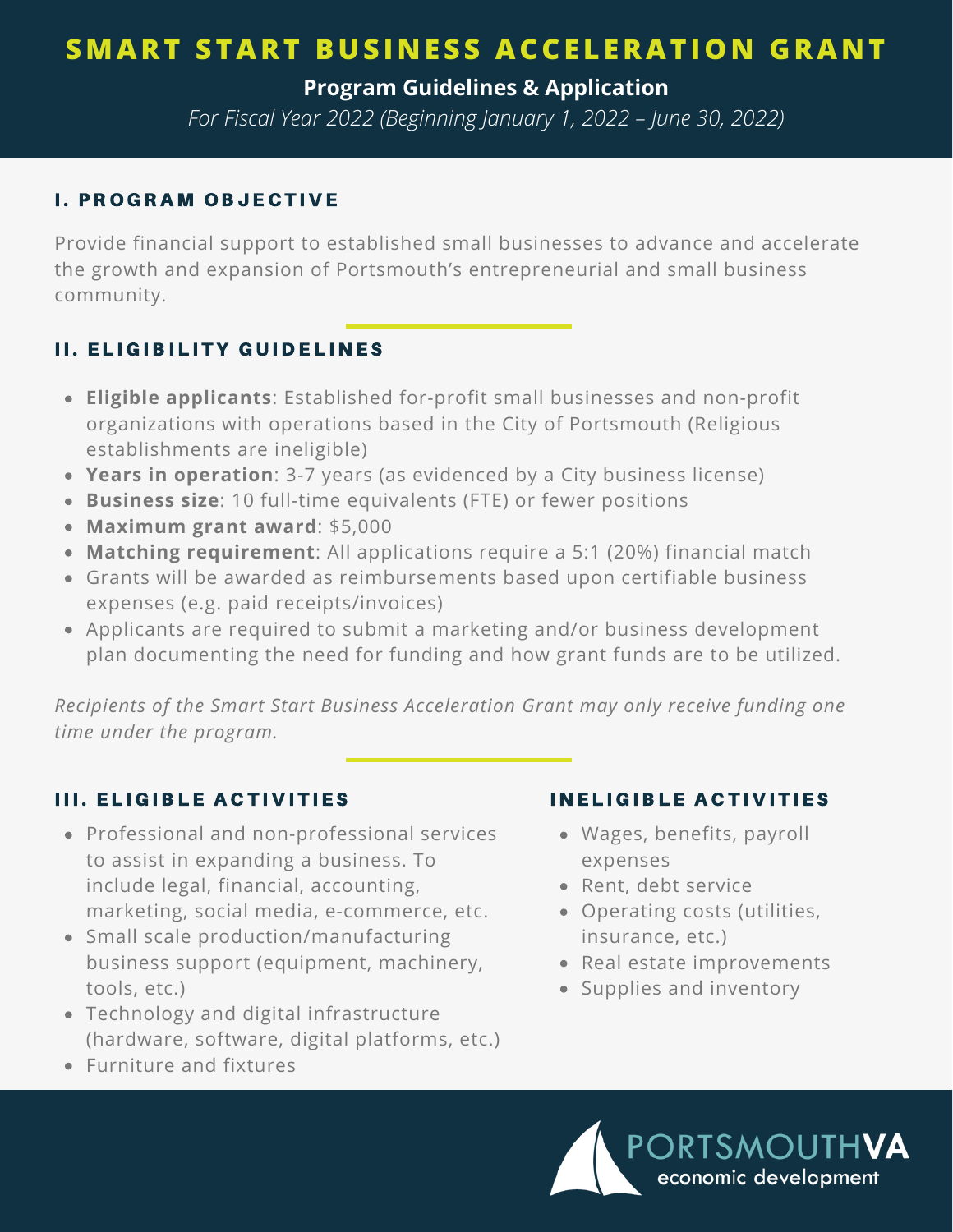**Program Guidelines & Application**

*For Fiscal Year 2022 (Beginning January 1, 2022 – June 30, 2022)*

#### IV. APPLICATION PROCESS

The Smart Start Business Acceleration Grant application is to be submitted to Portsmouth Economic Development for review. The application identifies all required information and attachments to be produced by the applicant. **Applications are not considered submitted if incomplete**. Completed applications will be reviewed and approved administratively by Portsmouth Economic Development in accordance with the provisions of the Portsmouth Economic Development Authority (EDA).

When a finalized and completed application is approved, the applicant will enter into a Grant Agreement with the EDA, agreeing to accept the grant funds approved by the Authority. If the grantee makes any changes to the use of grant funds as proposed in the application, the grantee must notify Portsmouth Economic Development in writing in advance of the changes.

Approval or denial of an application lies within the discretion of the EDA Board of Commissioners, considering factors such as the degree to which the business activities contemplated by the application further the goals of the program, the degree of the need for the funding, the level of funding requested, the amount of program funds remaining for the year, and any other factors the Board may deem relevant.

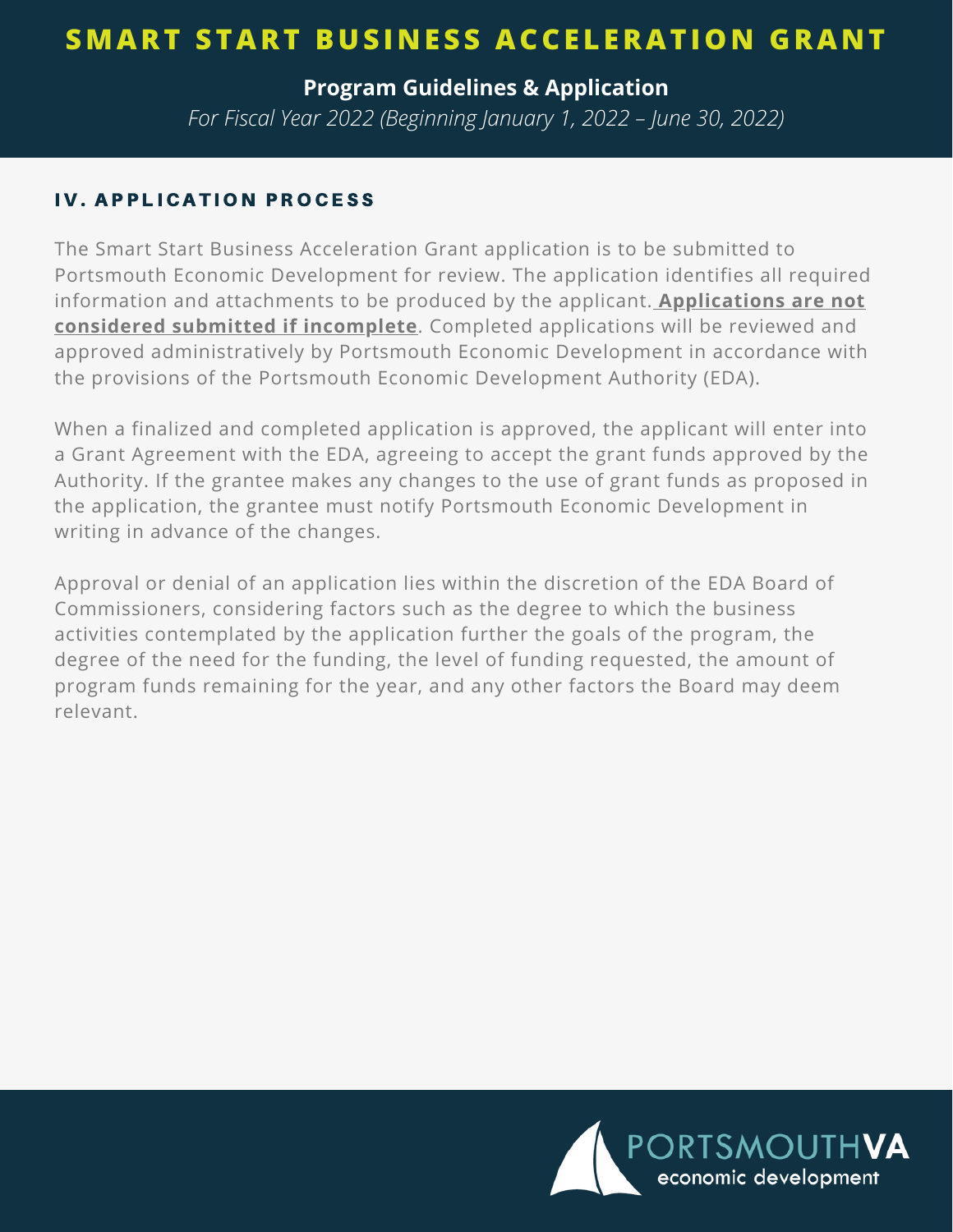**Program Guidelines & Application**

*For Fiscal Year 2022 (Beginning January 1, 2022 – June 30, 2022)*

#### A P P L I C A T I O N P R O CESS - GENERALIZED

#### **Step One**

Applicant contacts Portsmouth Economic Development to express interest in the program, discuss its business plans, and verify eligibility.

#### **Step Two**

Applicant completes and submits Smart Start Business Acceleration Grant application to Portsmouth Economic Development for review.

#### **Step Three**

If approved, Applicant enters into a Grant Agreement with the EDA.

#### **Step Four**

From the date of the signed Grant Agreement, the applicant has 30 days to begin the business activities and 90 days to complete. (Extensions for an additional 90 days may be granted).

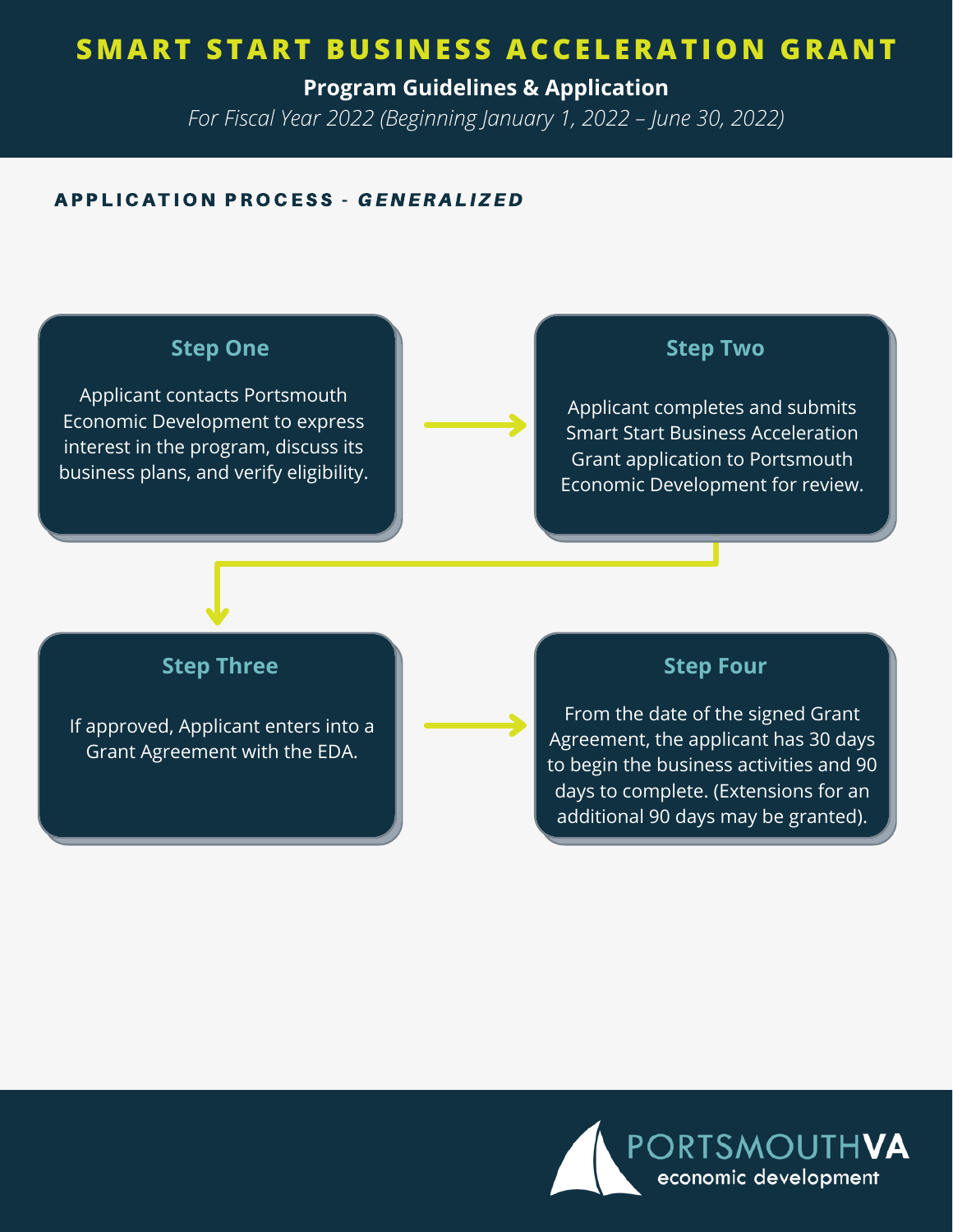**Program Guidelines & Application**

*For Fiscal Year 2022 (Beginning January 1, 2022 – June 30, 2022)*

#### **V. GRANT FUNDS**

The Smart Start Business Acceleration Grant is funded entirely by the Portsmouth Economic Development Authority (EDA). Eligible costs are only those costs that qualify under Section III of these Guidelines and the Grant Agreement and directly and primarily benefit the business for which the grant is received. Costs which do not directly and primarily benefit the business are not eligible for funding consideration. The maximum grant amount available for any approved application is \$5,000. Recipients of the Smart Start Business Acceleration Grant may only receive funding one time under the program.

Funding is available until the funding pool has been exhausted each fiscal year as appropriated.

All recipients are required to enter into a Grant Agreement document. This document will establish the conditions of approval and terms of grant disbursement.

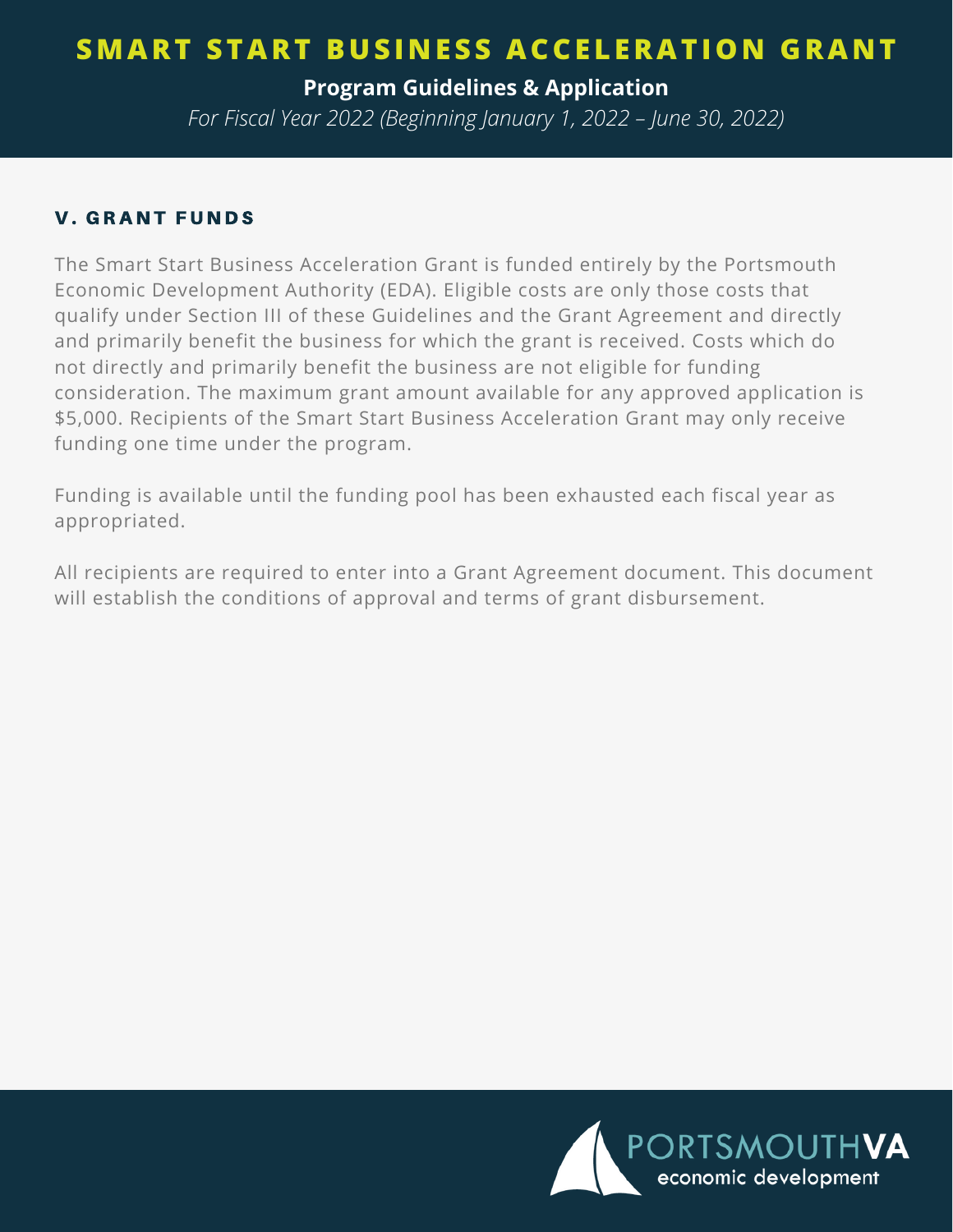

### **SMART START BUSINESS ACCELERATION GRANT APPLICATION**

| DATE RECEIVED (TO BE COMPLETED BY PED STAFF): ______ / ______ / _______ |  |
|-------------------------------------------------------------------------|--|
|                                                                         |  |
|                                                                         |  |
| POINT OF CONTACT FOR APPLICATION                                        |  |
|                                                                         |  |
|                                                                         |  |
|                                                                         |  |
|                                                                         |  |
| DATE OF BUSINESS ESTABLISHMENT (AS APPLICABLE): _____ / _____ / ______  |  |
| <b>BUSINESS EMPLOYEE INFORMATION</b>                                    |  |
|                                                                         |  |
|                                                                         |  |
| SWAM, Minority, Woman, Veteran-owned Business:     Yes   No             |  |
|                                                                         |  |
|                                                                         |  |

#### **STATEMENT OF NEED & BUSINESS ACTIVITY DESCRIPTION**

Provide two quotes from qualified vendors or contractors for work to be completed. Provide a timeline for the completion of business activities utilizing grant assistance. Please attach additional pages, if necessary.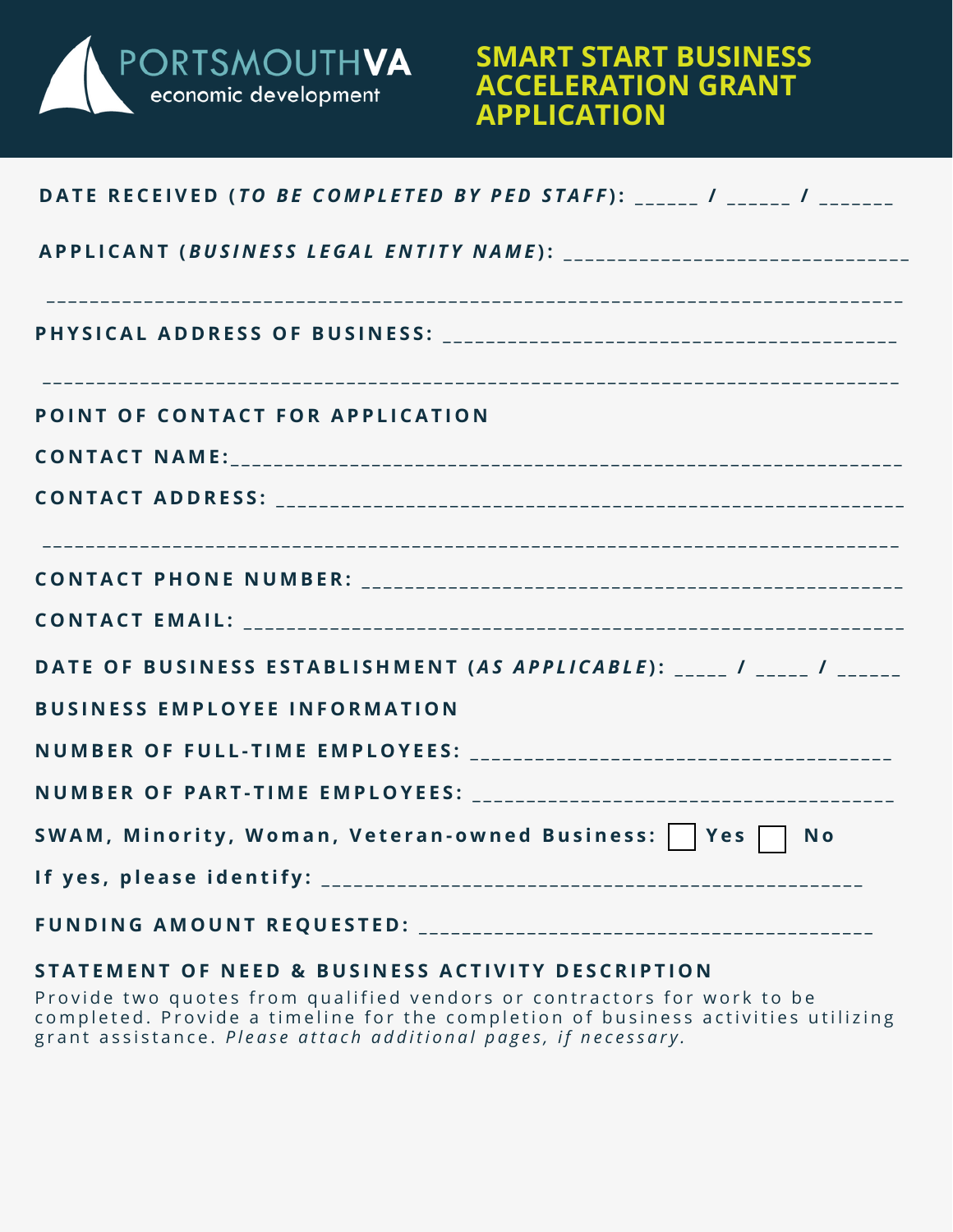PORTSMOUTH**VA**<br>
economic development

### **SMART START BUSINESS ACCELERATION GRANT APPLICATION**

#### **E L I G I B L E A C T I V I T I E S (** *C H E C K A L L T H A T A P P L Y* **)**

| Professional and non-professional services to assist in<br>expanding a business (i.e. legal, financial, accounting,<br>marketing, social media, e-commerce, etc.) |
|-------------------------------------------------------------------------------------------------------------------------------------------------------------------|
| Small scale production/manufacturing business support<br>(equipment, machinery, tools, etc.)                                                                      |
| Technology and digital infrastructure (hardware, software,<br>digital platforms, etc.)                                                                            |
| Furniture and fixtures                                                                                                                                            |

#### **A P P L I C A T I O N C H E C K L I S T (** *T O B E C O M P L E T E D B Y A P P L I C A N T* **)**

#### **Eligibility Verification**

- Established for-profit small businesses and non-profit organizations with operations based in the City of Portsmouth (Religious establishments are in e ligible)
	- Years in operation: 3-7 years (as evidenced by a City business license)
- Business size: 10 FTE or fewer positions
- Applicant is current with City taxes and fees

#### **R e q u i r e d A t t a c h m e n t s**

Copy of City of Portsmouth business license, if applicable Copy of "Articles of Incorporation" if applicable Copy of Marketing Plan and/or Business Development Plan Specific list of cost estimates or quotes for proposed business activities and expenses (Two Quotes Required) Timeline for the completion of business activities utilizing grant assistance Completed W9